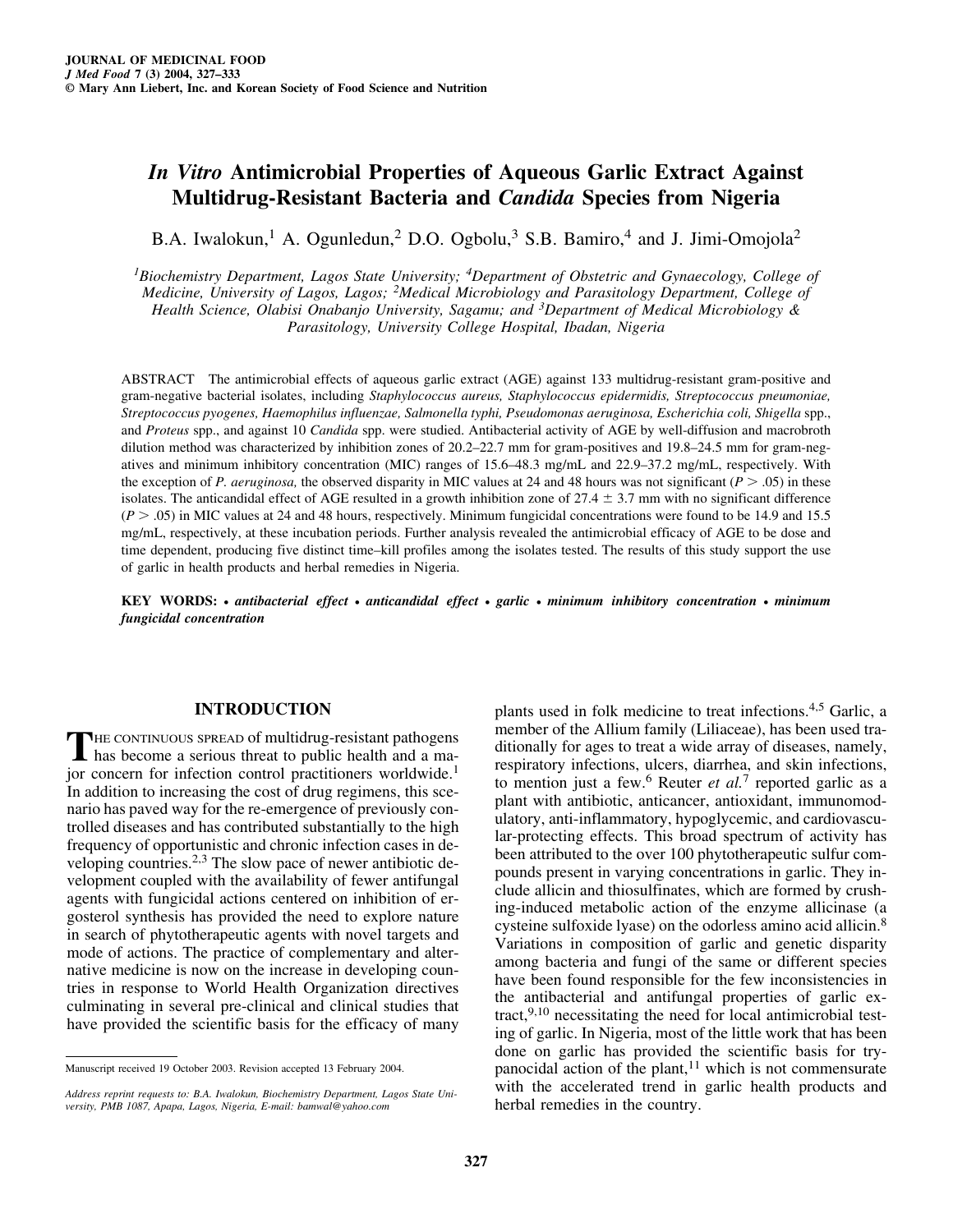Thus, there exists a wide gap in knowledge concerning antibacterial and antifungal profiles of this plant. As a prelude, an *in vitro* understanding of the antibacterial and antifungal properties of garlic against newer and re-emergent Nigerian isolates may broaden understanding of its spectrum of activity and provides scientific justification for use in therapeutic strategies against infections in the country.

The present study has investigated the antibacterial and antifungal activities of an aqueous garlic extract (AGE) against local multidrug-resistant bacteria and *Candida* spp.

# **MATERIALS AND METHODS**

# *Garlic and aqueous extract preparation*

Fresh bulbs of garlic (*Allium sativum* L.) were purchased from local markets in Ibadan, Nigeria. The cloves were separated and peeled to obtain the edible portion. Fifty grams of the edible portion was chopped and homogenized in 100 mL of autoclaved water in a Waring blender. The homogenate was then filtered by passage through a  $25-\mu m$ pore-size filter (Millipore, St. Quentin, France) to give a crude aqueous extract of 500 mg of garlic/mL. This was collected in a sterile vial and stored at 4°C until used.

# *Bacterial isolates*

A total of 133 gram-positive and gram-negative bacterial isolates species were selected for study. The isolates were obtained from the Microbiology Department of University College Hospital, Ibadan, Nigeria and the Genetics Division of the Nigerian Institute of Medical Research. Bacteriologically, the isolates were identified as *Salmonella typhi, Staphylococcus aureus, Pseudomonas aeruginosa, Klebsiella pneumoniae, Escherichia coli, Haemophilus influen-* *zae, Proteus mirabilis, Streptococcus pneumoniae,* and *Streptococcus pyogenes* using standard procedures.<sup>12</sup>

All the isolates were clinical strains recovered from patients with burns, diarrhea, bacteremia, bronchopulmonary disorder, and urinary tract infections. Antibiogram profiles of the organisms by the disk diffusion method revealed resistance to at least three antibiotics based on National Committee for Clinical Laboratory Standards guidelines<sup>13</sup> (Table 1). *H. influenzae, S. pneumoniae,* and *S. pyogenes* isolates were maintained on Robertson cooked meat medium (Oxoid, Basingstoke, UK), while the other isolates were maintained on tryptic soy agar slants at 4°C prior to use.

### *Candida spp.*

A total of 10 *Candida* spp. recovered from vaginal swabs, urine, and blood samples were selected for study. The isolates were maintained on Yeast extract Potato Dextrose (YPD) agar containing 2% (vol/vol) glucose, 2% (wt/vol) Bacto peptone (Difco, Detroit, MI), 1% yeast extract (Difco), and 1% Bacto agar (Difco) at 4°C prior to use.

### *Antibacterial testing*

The growth response of the selected bacterial and yeast isolates to crude garlic extract (500 mg/mL) was determined by the agar-well diffusion technique. Each bacterial isolate was inoculated into tryptic soy broth (Difco) and grown overnight at 37°C. The cells were then pelleted by centrifugation (3,000 rpm for 5 minutes), washed three times with phosphate-buffered saline (pH 7.5), and adjusted to an inoculum of 10<sup>8</sup> colony-forming units (cfu)/mL (0.5 Mc-Farland standard) by the same buffer. In the case of *Candida* spp., cultures were grown overnight in liquid YPD

| Isolate <sup>a</sup>       | Number of isolates tested | Antibiotic resistance <sup>b</sup>    |
|----------------------------|---------------------------|---------------------------------------|
| S. typhi <sup>a</sup>      | 10                        | Cot, Col, Tet, Str, Chl, Amp          |
| Shigella spp.              |                           | Cot, Col, Tet, Str, Chl, Amp, TMP-STX |
| S. aureus                  | 28                        | Str, Amp, Pen, Amo, Aug               |
| S. aureus                  | 14                        | Str, Amp, Pen, Amo, Cef, Cro          |
| Staphylococcus epidermidis |                           | Str, Amp, Amo, Pen                    |
| S. aureus                  |                           | Str, Amp, Amo, Aug, Pen, Met          |
| E. coli                    | 15                        | Cot, Col, Chl, Str, Tet               |
| H. influenzae              | 10                        | Ery, Str, Cot, Amo, Amp, Tet          |
| Proteus spp.               | 10                        | Amp, Tet, Cot, Col, Str, Cot          |
| S. pneumoniae              | 15                        | Ery, Str, Col, Tet, Amo               |
| S. pyogenes                | 10                        | Ery, Col, Tet, Chl, Amp, Amo          |
| P. aeruginosa              | 18                        | Str, Ery, Tet, Kan, Col, Cot, Amo     |
| P. aeruginosa              |                           | Str, Ery, Kan, Gen, Tet, Col, Aug     |

TABLE 1. BACTERIAL ISOLATES AND ANTIBIOTIC RESISTANCE PROFILES

a<sup>I</sup>solates were grouped based on their display of 100% resistance to antibiotics by disk diffusion assay following identification accrding to the methods of Cowan and Steel.<sup>12</sup>

 $b$ Str = streptomycin; Ery = erythromycin; Aug = augmentin; Cef = cefotaxime; Cro = ceftriaxone; Tet = tetracycline; Amp = ampicillin; Amo = amoxicillin; Kan = kanamycin; Gen = gentamicin; Chl = chloramphenicol; Col = colistin sulfate; Cot =  $cotrimoxazole$ ; TMP-STX = trimethoprim–sulfamethoxazole.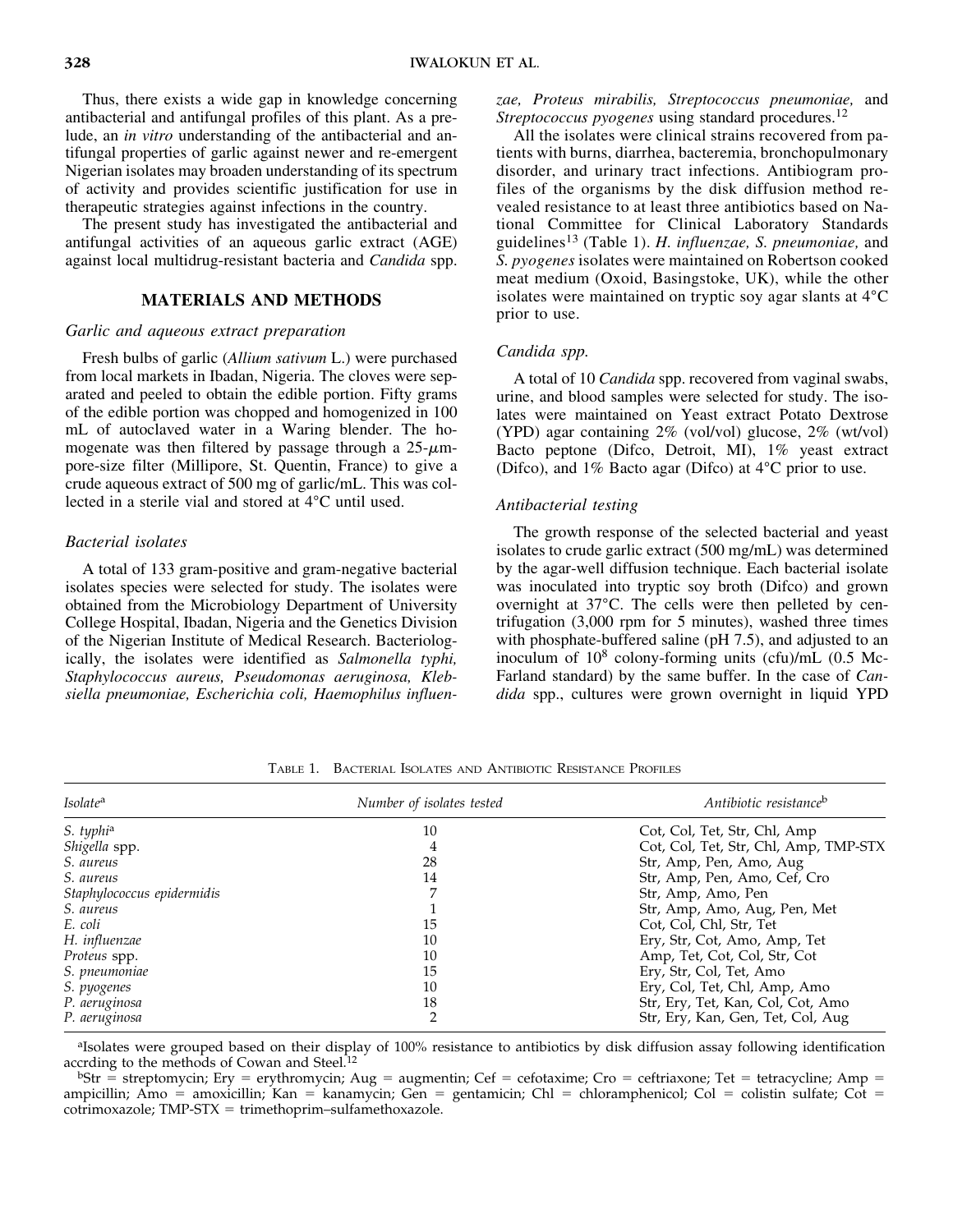medium at  $30^{\circ}$ C, and the inoculum was adjusted to  $10^8$ cfu/mL.

One hundred microliters of inoculum  $(10<sup>7</sup>$  cells) was inoculated into 20 mL of appropriate molten agar (42°C) and subsequently poured into petri dishes. One hundred microliters of crude garlic extract was then dispensed into 6-mm precut wells (four wells per plate), and plates were incubated at 37°C in the case of bacteria and at 30°C in the case of *Candida* isolates. Negative control plates for bacteria were prepared by dispensing 100 *m*L of freshly prepared 50 *m*g/mL (wt/vol) ciprofloxacin (Oxoid) in sterile distilled water into the wells. The negative YPD plates contained wells filled with 100  $\mu$ L of 20  $\mu$ g/mL (wt/vol) fluconazole (Neimeth, Lagos, Nigeria). Wells filled with 100 *m*L of phosphate-buffered saline served as positive control. Two ciprofloxacin-sensitive standard strains, *E. coli* ATCC25922 and *S. aureus* ATCC25923, were also inoculated in parallel with test organisms. The zones of inhibition observed were measured in millimeters after 24 hours for the bacterial isolates and 48 hours for the *Candida* isolates.

### *Minimum inhibitory concentration (MIC) determination*

The MIC of the AGE against each of the tested isolates was determined by the macrobroth dilution method. AGE solutions at concentrations of 0–25 mg/mL by serial twofold serial dilutions and concentrations at 50, 45, 40, 35, and 30 mg/mL were prepared in tryptic soy broth in the case of bacteria and liquid YPD medium in the case of *Candida* spp. The tubes were then inoculated with 0.1 mL of cultures  $(10<sup>7</sup>)$ 

cells). Uninoculated tubes containing growth medium or growth medium and extract were used as controls. The tubes were then incubated at appropriate temperatures for 24 and 48 hours. The MIC was defined as the lowest concentration of garlic extract that completely inhibited the growth of the organisms.

# *Minimum fungicidal concentration (MFC) determination*

The MFC of the AGE was determined by plating  $100 - \mu L$ samples from each MIC assay tube with growth inhibition onto YPD agar medium. Plates were then incubated at 30°C for 24–48 hours. The MFC was defined as the lowest concentration of garlic extract that produced three or fewer colonies after incubation.<sup>14</sup>

### *Time–kill analysis*

*In vitro* killing of AGE against the tested isolates was investigated according to the method of Yin *et al*. <sup>15</sup> A bacterial inoculum of  $10^6$  cfu/mL or a yeast inoculum at  $10^4$ cfu/mL was seeded into 10 mL of reaction medium containing tryptic soy broth or liquid YPD and garlic extract at  $1-3\times$  MIC for 24 hours at 37 or 30°C. A 100- $\mu$ L aliquot was removed from the culture medium every 2 hours for 12 hours for the determination of cfu/mL by the plate count technique.<sup>16</sup> Viable counts were read after a 24-hour incubation. Garlic-deficient assays were used as controls. The limit of detection was 20 cfu/mL.

TABLE 2. PRELIMINARY ANTIMICROBIAL TESTING OF THE CRUDE AGE

| <i>Isolate<sup>a</sup></i>     | Inhibition zone diameter |                |                        |
|--------------------------------|--------------------------|----------------|------------------------|
|                                | AGE                      | Standard drugs | PBS (positive control) |
| Gram-positive bacteria         |                          |                |                        |
| <i>S. aureus</i> (28)          | $21.6 \pm 2.5$           | $27.3 \pm 1.6$ | G                      |
| S. aureus $(14)^b$             | $21.8 \pm 2.7$           | $26.7 \pm 1.9$ | G                      |
| <i>S. aureus</i> $(2)^c$       | $22.5 \pm 2.1$           | $29.0 \pm 1.4$ | ${\bf G}$              |
| S. epidermidis (6)             | $22.7 \pm 1.6$           | $28.3 \pm 1.5$ | $\mathsf G$            |
| S. pneumoniae (15)             | $20.2 \pm 1.7$           | $19.2 \pm 2.3$ | ${\bf G}$              |
| S. pyrogenes (10)              | $21.6 \pm 1.6$           | $24.5 \pm 2.2$ | G                      |
| Gram-negative bacteria         |                          |                |                        |
| <i>S.</i> typhi (10)           | $23.8 \pm 1.5$           | $28.4 \pm 1.3$ | G                      |
| Shigella spp. (4)              | $24.5 \pm 3.0$           | $29.3 \pm 1.2$ |                        |
| E. coli (15)                   | $23.7 \pm 2.4$           | $28.7 \pm 1.3$ | $\rm _G^G$             |
| Proteus spp. (10)              | $23.2 \pm 1.9$           | $21.5 \pm 1.4$ | $\mathsf G$            |
| P. aeruginosa (9) <sup>d</sup> | $19.8 \pm 1.2$           | $21.9 \pm 1.7$ | $\mathsf G$            |
| H. influenzae (10)             | $20.7 \pm 2.9$           | $24.6 \pm 1.3$ | G                      |
| Fungal isolates                |                          |                |                        |
| Candida spp. (10)              | $27.4 \pm 3.7$           | $29.8 \pm 2.6$ | G                      |

The diameters of zone of inhibition were expressed as mean  $\pm$  standard deviation values (mm). G indicates bacterial growth around the phosphate-buffered saline (PBS) control wells. Standard drugs used were ciprofloxacin (5 *m*g per well) and fluconazole  $(2 \mu g$  per well).

<sup>a</sup>Numbers in parentheses represent the number of isolates tested.

<sup>b</sup>The *S. aureus* strains also showed 100% resistance to cefuroxime, ceftriaxone, and cefotaxime.

<sup>c</sup>The strains were beta-lactamase producers and also showed 100% resistance to penicillin (1 unit) and augmentin.

<sup>d</sup>All the tested *P. aeruginosa* strains showed sensitivity to ciprofloxacin, while nine of the isolates were sensitive to AGE.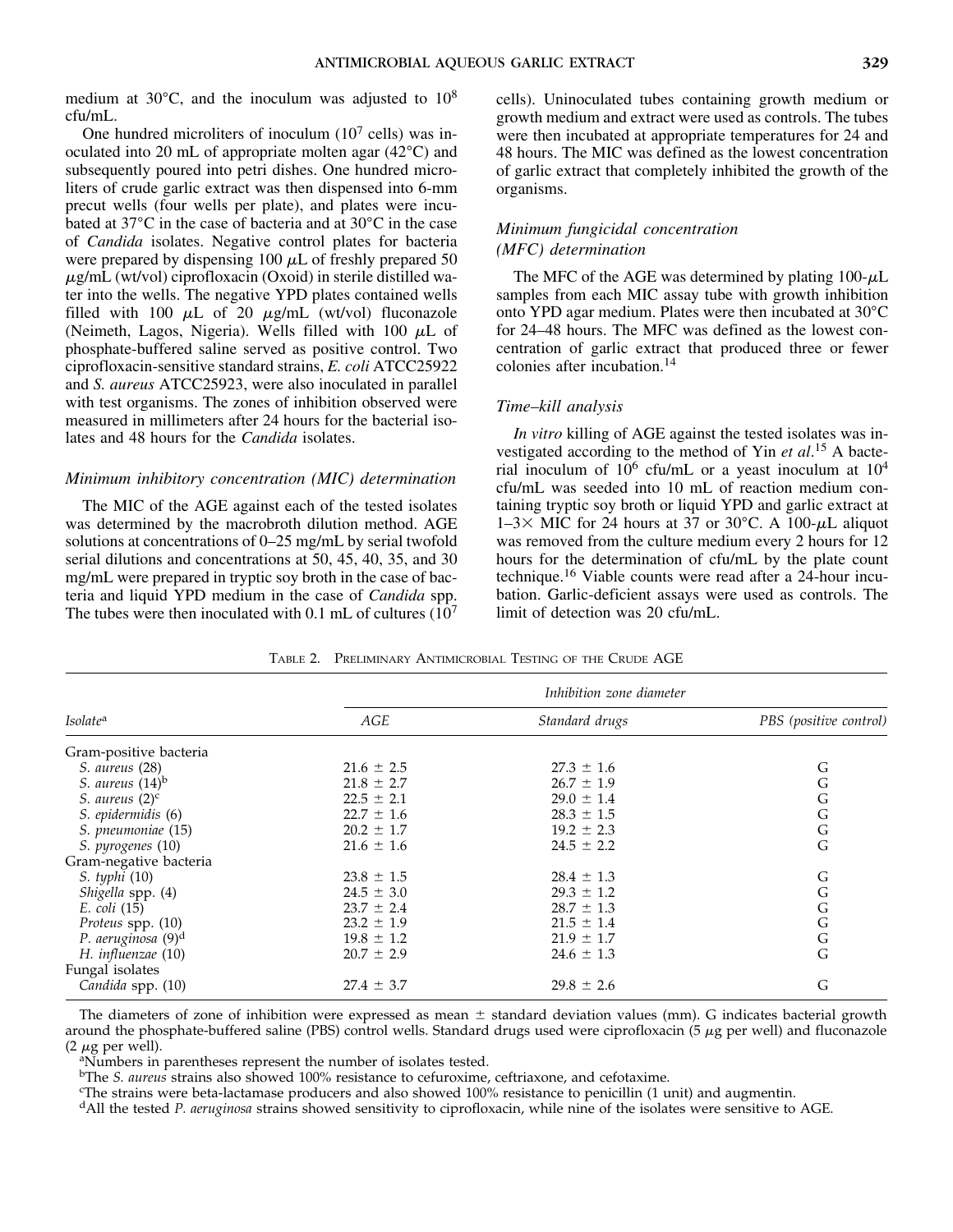|                                 | MIC (mg/mL) in AGE assay |                |       |        |
|---------------------------------|--------------------------|----------------|-------|--------|
| <i>Isolate</i>                  | 24 hours                 | 48 hours       | t     | P      |
| Gram-positive bacteria          |                          |                |       |        |
| <i>S. aureus</i> (28)           | $27.1 \pm 4.2$           | $28.1 \pm 3.4$ | 0.96  | >0.05  |
| S. aureus (14) <sup>a</sup>     | $24.6 \pm 5.9$           | $26.3 \pm 5.1$ | 0.78  | >0.05  |
| S. aureus $(2)^b$               | $25.0 \pm 0.0$           | $27.5 \pm 3.5$ | 0.71  | >0.05  |
| S. epidermidis (6)              | $22.9 \pm 5.1$           | $25.8 \pm 2.1$ | 1.17  | >0.05  |
| S. pneumoniae (15)              | $30.3 \pm 4.4$           | $32.7 \pm 5.9$ | 1.21  | >0.05  |
| S. pyogenes (10) <sup>c</sup>   | $33.0 \pm 5.4$           | $37.2 \pm 7.5$ | 1.30  | >0.05  |
| H. influenzae (10)              | $30.5 \pm 5.5$           | $34.5 \pm 4.9$ | 1.62  | >0.05  |
| Gram-negative bacteria          |                          |                |       |        |
| <i>S.</i> typhi (10)            | $21.8 \pm 6.6$           | $23.5 \pm 6.1$ | 0.57  | >0.05  |
| Shigella spp. (4)               | $15.6 \pm 6.3$           | $23.1 \pm 7.5$ | 1.33  | >0.05  |
| E. coli (15)                    | $20.8 \pm 6.1$           | $22.5 \pm 5.2$ | 0.79  | >0.05  |
| <i>Proteus spp.</i> (10)        | $23.0 \pm 5.7$           | $25.3 \pm 5.1$ | 0.90  | >0.05  |
| P. aeruginosa (14) <sup>d</sup> | $32.5 \pm 5.8$           | $48.3 \pm 4.1$ | 36.98 | < 0.05 |
| Fungal isolates                 |                          |                |       |        |
| Candida spp. (10)               | $14.9 \pm 7.0$           | $12.5 \pm 5.1$ | 0.21  | >0.05  |

TABLE 3. MIC DETERMINATIONS OF AGE AGAINST MULTIDRUG-RESISTANT BACTERIA AND *CANDIDA* SPP.

MICs were expressed as mean  $\pm$  standard deviation values.  $t =$  Student's  $t$  test;  $P =$  probability at 5% significance level. <sup>a</sup>The *S. aureus* strains also showed 100% resistance to cefuroxime, ceftriaxone, and cefotaxime.

<sup>b</sup>The strains were beta-lacamase producers and also showed 100% resistance to penicillin (1 unit) and augmentin.

<sup>c</sup>In two of the 10 *S. pyogenes* isolates, MICs >50 mg/mL were observed after 48 hours of incubation in trypticase soy broth.

<sup>d</sup>In nine of the 14 *P. aeruginosa* isolates, MICs >50 mg/mL were observed after 48 hours of incubation in trypticase soy broth.

### *Statistical analysis*

All the parameters measured were expressed as means  $\pm$ standard deviation. The difference between mean values was analyzed by Student's *t* test at the 5% significance level.  $P < .05$  was considered to be significant, and  $P > .05$  was non-significant.

### **RESULTS**

The present study has investigated the antimicrobial activity of AGE against local bacterial and *Candida* isolates in Nigeria. Table 2 summarizes the result of the preliminary investigation of crude AGE at 500 mg/mL. The extract exhibited growth inhibition of both gram-positive and gramnegative bacteria on tryptic soy agar with inhibition zone diameter of  $20.2-22.7 \pm 1.7-1.6$  mm for gram-positive bacteria and  $19.8-24.5 \pm 1.2-3.0$  mm for gram-negative bacteria. Sensitivity of these isolates was further confirmed in ciprofloxacin plates (inhibition zone diameter  $=$ 

 $19.2-29.3 \pm 2.3-1.2$  mm). Growth inhibition of *Candida* isolates on YPD was also observed resulting in a zone of inhibition of 27.4  $\pm$  3.7 mm due to AGE and 29.8  $\pm$  2.6 mm due to fluconazole.

Further antibacterial activity testing of AGE by the macrobroth dilution method also revealed growth inhibition in liquid medium with MICs of 15.6–48.3 mg/mL and 22.9–37.2 mg/mL for gram-negatives and gram-positives, respectively. With the exception of *P. aeruginosa,* the observed disparity in MIC values at 24 and 48 hours was not significant ( $P > .05$ ) in these isolates (Table 3).

Further evaluation of the anticandidal activity of AGE was characterized by MICs of 11.9  $\pm$  5.5 and 12.5  $\pm$  5.1 mg/mL (Table 3) and MFCs of  $14.9 \pm 7.0$  and  $15.5 \pm 6.4$ mg/mL (Table 4) at 24 and 48 hours, respectively.

AGE bacterial growth inhibition and anticandidal efficacy were observed to be dose and time dependent, producing five distinct time–kill profiles for Entobacteriaceae, *Staphylococcus, Streptococcus, Haemophilus,* and *Candida* isolates tested (Fig. 1).

TABLE 4. MFC DETERMINATION OF AGE AGAINST *CANDIDA* SPP.

|                   |                | MFC (mg/mL) in AGE assay |      |       |
|-------------------|----------------|--------------------------|------|-------|
| Fungal isolate    | 24 hours       | 48 hours                 |      |       |
| Candida spp. (10) | $14.9 \pm 7.0$ | $15.5 \pm 6.4$           | 0.19 | >0.05 |

MFCs were expressed as mean  $\pm$  standard deviation values.  $t =$  Student's  $t$  test;  $P =$  probability at 5% significance level.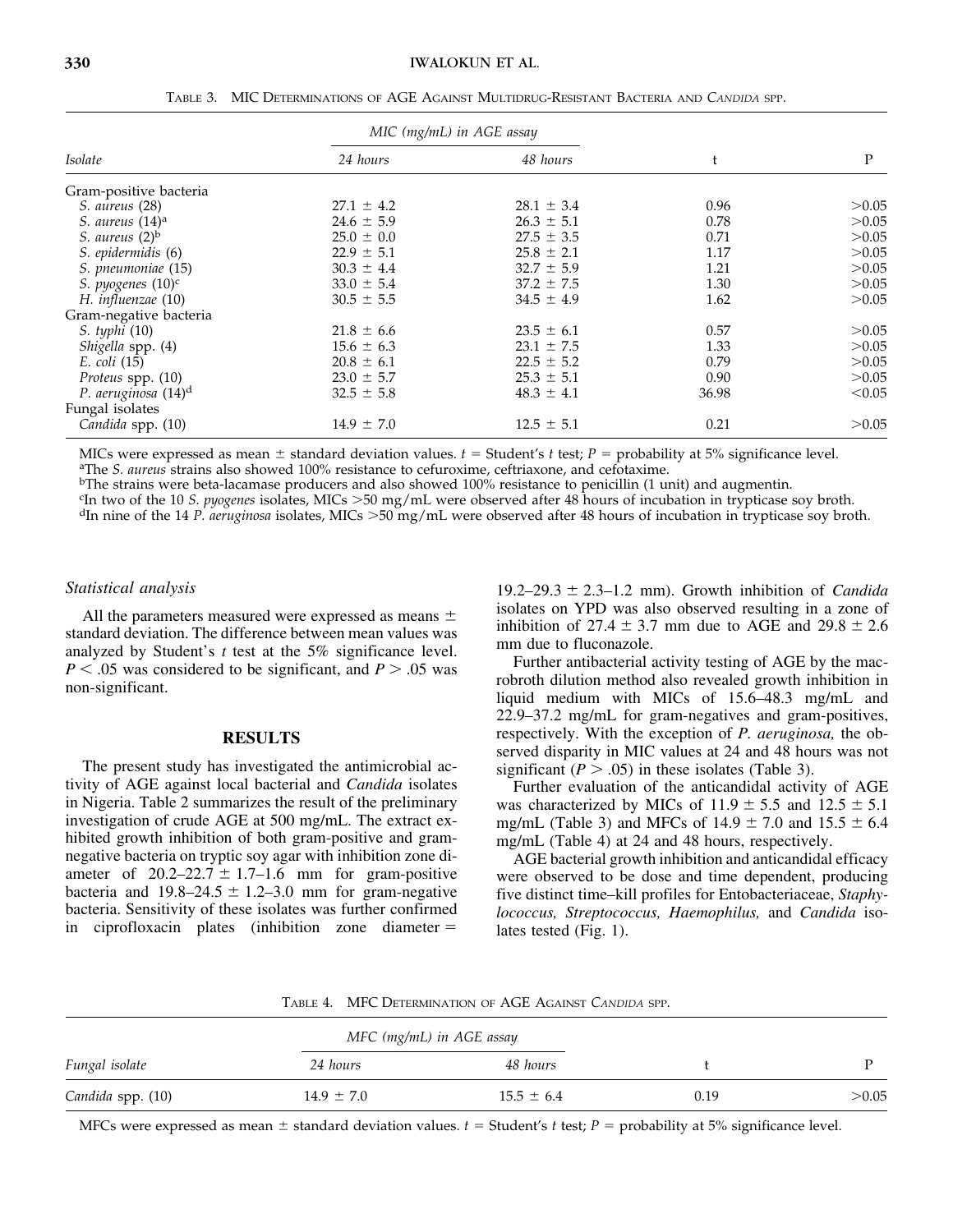

**FIG. 1.** Time–kill analysis of AGE at various MICs against multidrug-resistant (**A**) Enterobacteriaceae (*n* 5 30), (**B**) *Staphylococcus* spp. (*n* 5 21), (C) *Streptococcus* spp.  $(n = 20)$ , (D) *H. influenzae*  $(n = 10)$ , and (**E**) *Candida* spp.  $(n = 10)$  within 12 hours.

Incubation time (h)

# **DISCUSSION**

Garlic has been known for ages to have anti-infective properties against a wide range of microorganisms.<sup>17</sup> The present study has further demonstrated the antimicrobial potency of AGE against local multidrug-resistant bacteria and *Candida* isolates from Nigeria. The observed zones of growth inhibition on agar of gram-positive and gram-nega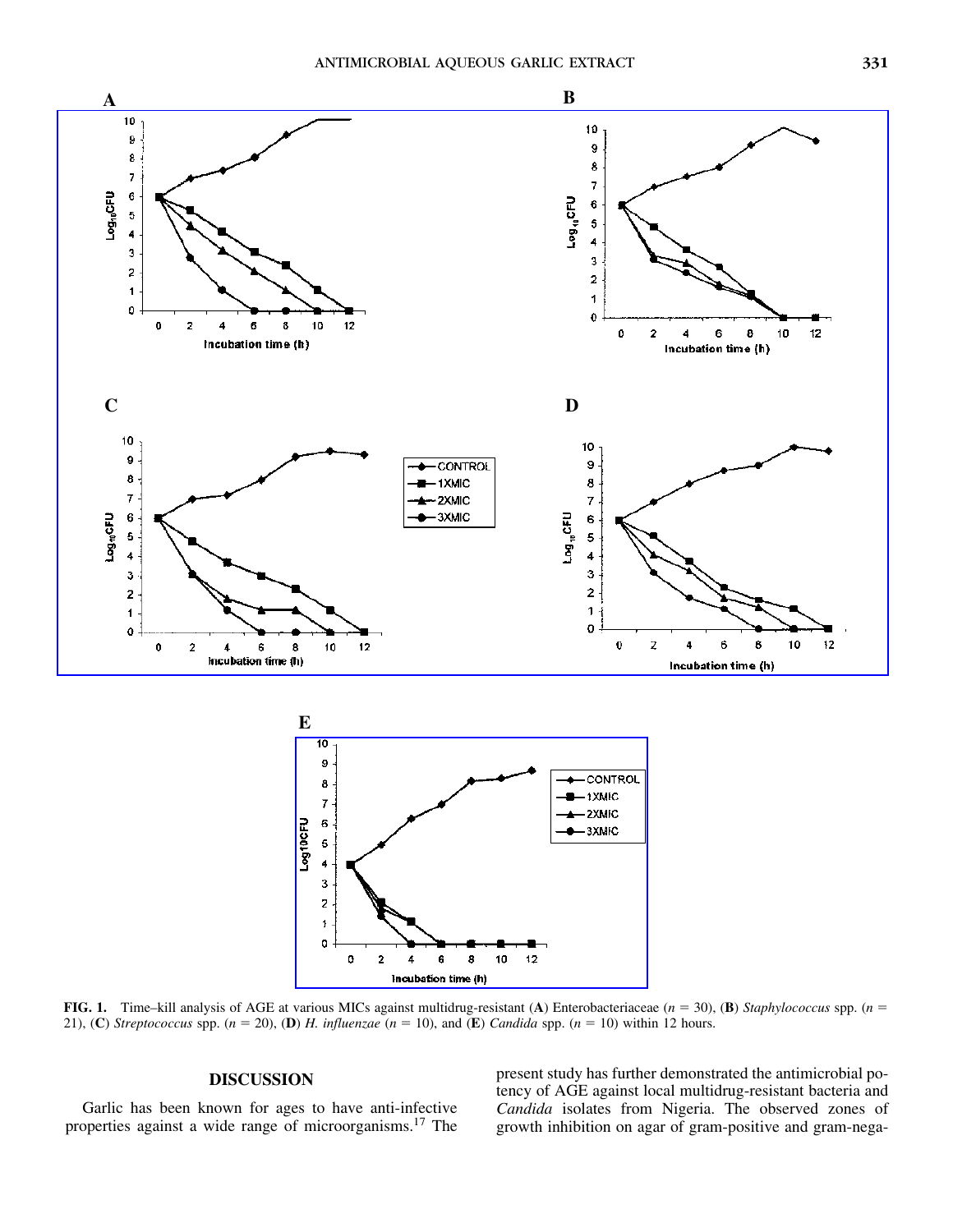tive bacteria and *Candida* isolates were comparable to those elicited by ciprofloxacin and fluconazole, showing that the isolates exhibited susceptibility. This indicates that AGE has a broad spectrum of antimicrobial activity and a wide therapeutic window. The isolates tested in this study are responsible for many diseases in Nigeria, including bacteria meningitis, maxillary sinusitis, and otolaryngological diseases by *S. pneumoniae, S. pyogenes,* and *H. influenzae,*18,19 bronchopulmonary disorders and chronic otitis media by *P. aeruginosa,*20,21 candidiasis and vaginitis by *Candida albicans,*<sup>22</sup> nosocomial infections and bacteremia due to multidrug-resistant staphylococcal infections,<sup>23,24</sup> and diarrheal diseases caused by *E. coli,*<sup>25</sup> *Shigella* spp.,<sup>26</sup> and *S. typhi*. 27 The sensitivity of these isolates to AGE also implies that the intrinsic biosubstances in this extract are naive to the various drug resistance factors of the isolates, which include beta-lactamase expression, increased pyrrolidonylarylamidase activity, aminoglycoside-modifying enzymes, and altered ribosomal binding.28,29 Meanwhile, the antimicrobial potency of garlic has been attributed to its ability to inhibit toxin production and expression of enzymes for pathogen- $\text{esis.}^{30,31}$ 

Several studies, including those of Rees *et al*. <sup>32</sup> and Kumar and Sharma,<sup>33</sup> had previously demonstrated the antibacterial potency of AGE against enteropathogens such as *Vibrio parahaemolyticus*, *E. coli*, *Klebsiella* spp., *Proteus* spp., and *S. aureus*<sup>7</sup> and anticandidal effects against *Candida* spp.<sup>34</sup> In spite of geographical variation, the MICs of AGE for our isolates are consistent with those of Sivam<sup>35</sup> but are relatively lower than values obtained by Ross *et al*. 36 This antimicrobial potency disparity of garlic has been attributed to the different concentrations of individually and synergistically active biosubstances in garlic preparations coupled with their interactions with sulfhydryl agents in culture media. This phenomenon has been used to explain the stronger antimicrobial effect of allicin than garlic oil disulfides.<sup>37</sup> Meanwhile, allicin and other diallylsulfide compounds have been found at different concentrations in AGE determined by age and method of extract preparation.<sup>38</sup>

The MFCs of AGE reported here are in consonance with previous anticandidal studies on pathogenic and emerging drug-resistant *Candida* species: *C. albicans, Candida glabrata,* and *Candida krusei*. 14,39 It can be said that the concentration at which AGE showed growth inhibition is also fungicidal to our isolates as it displayed comparable MIC and MFC values. We monitored growth inhibition at 48 hours of incubation to investigate the possibility of cfu rebound due to extract instability or volatilization of bioactive agents in garlic, culminating in significantly increased MICs. This expectation was only observed in *P. aeruginosa* isolates. The susceptibility response observed of some of the *P. aeruginosa* isolates aligns with the finding of Tsao and Yin<sup>40</sup> but at variance with the work of Kivanc and Kunduhoglu.<sup>9</sup> The significantly increased MICs at 48 hours postinoculation may be the consequence of cfu rebound and bacteriostatic effect of AGE on these strains. The reliability of the clinical interpretation of this observation may undoubtedly require further tolerability testing of AGE in humans as a prelude to understanding garlic-induced plasma resistance to infections.

The observation that AGE elicited its antimicrobial potency in a dose- and time-dependent manner producing distinct time–kill profiles suggests variations in the growth inhibitory responses of the tested isolates to garlic. Similar responses have been observed in antibiotic-resistant *E. coli, Enterobacter cloacae,* and *Citrobacter freundi*. <sup>15</sup> However, the uniqueness of time–kill profiles of the gram-positives and gram-negatives in this study may be connected with their structurally different cell wall barriers. The lipid composition of cell wall has been found to have an influence on the permeability of hydrophobic and volatile bioactive substances in garlic.<sup>41</sup> The eukaryotic nature and ergosterol availability in *Candida* cell wall may also be crucial to the observed time–kill kinetics of AGE against our isolates.

In conclusion, the results of this study have provided scientific justification for the use of garlic extract in health products and herbal remedies against multidrug-resistant bacterial infections and candidiasis in Nigeria. Therefore, complementary and alternative medicine practices with plant extracts including garlic as a means of decreasing the burden of drug resistance and reducing the cost of management of diseases would be of clinical and public health importance in this country.

# **ACKNOWLEDGMENTS**

The authors wish to thank the technical staff of the Genetics Department, Nigerian Institute of Medical Research, and the Microbiology Department of the University College Hospital, Nigeria for the supply of standard strains and isolates used in this study.

### **REFERENCES**

- 1. Sanders CC, Sanders WE Jr: *b*-Lactamase resistance in gram-negative bacteria: global trends and clinical impact. *Clin Infect Dis* 1992;15:824–839.
- 2. Fernandez Guerrero ML, Ramos JM, Marrero J, Cuenca M, Fernandez Roblas R, de Gorgolas M: Bacteremic pneumococcal infections in immunocompromised patients without AIDS: the impact of beta-lactam resistance on mortality. *Int J Infect Dis* 2003;7:46–52.
- 3. Ako-Nai AK, Ikem IC, Aziba A, Ajayi AA, Onipede OA: Bacteriological examination of chronic osteomyelitis cases in Ile-Ife, SouthWestern Nigeria. *Afr J Clin Exp Microbiol* 2003;4:41–51.
- 4. Vijaya K, Ananthan S: Microbiological screening of Indian medicinal plants with special reference to enteropathogens. *J Altern Complement Med* 1997;3:13–20.
- 5. Dilhuydy JM: Patients' attraction to complementary and alternative medicine (CAM): a reality which physicians can neither ignore nor deny. *Bull Cancer* 2003;90:623–628.
- 6. Fenwick GR, Hanley AB: The genus *Allium*—part 3. Medicinal effects. *CRC Crit Rev Food Sci Nutr* 1985;23:1–73.
- 7. Reuter HD, Koch HP, Lawson LD: Therapeutic effects and applications of garlic and its preparations. In: *Garlic. The Science*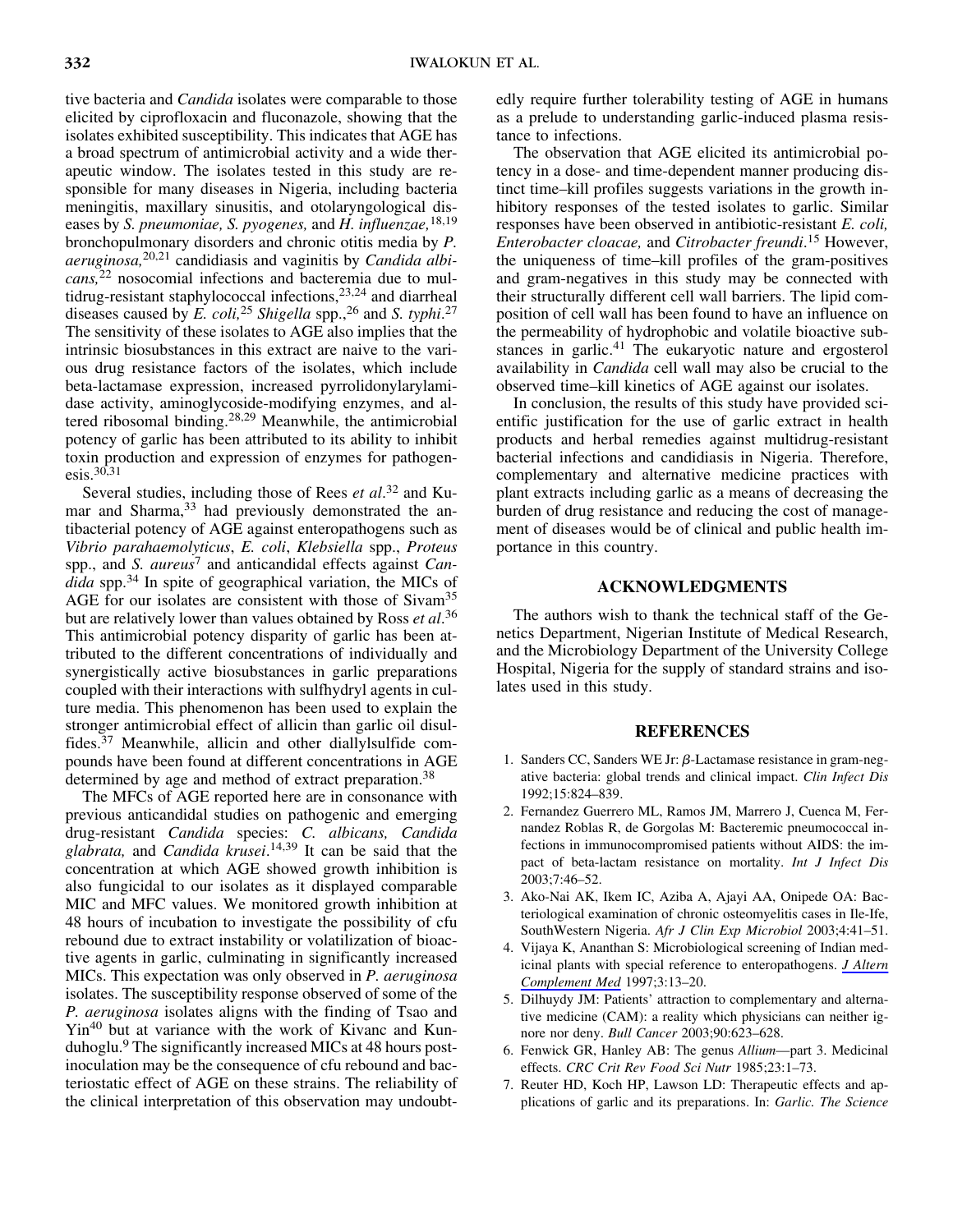*and Therapeutic Application of* Allium sativum *L and Related Species* (Koch HP, Lawson LD, eds.), Williams and Wilkins, Baltimore, 1996, pp. 135–512.

- 8. Lawson LD, Wood SG, Hughes BG: HPLC analysis of allicin and other thiosulfinates in garlic clove homogenates. *Planta Med* 1991;57:263–270.
- 9. Kivanc M, Kunduhoglu B: Antimicrobial activity of fresh plant juice on the growth of bacteria and yeasts. *J Qafqaz University* 1997;1:27–35.
- 10. Lawson LD: Garlic: a review of its medicinal effects and indicated active compounds. In: *ACS Symposium Series 691: Phytomedicines of Europe: Chemistry and Biological Activity* (Lawson LD, Bauer R, eds.), American Chemical Society, Washington, DC, 1998, pp. 176–209.
- 11. Okochi VI, Kazeem AA, Gbenle GO, Fagbenro-Beyioku AF, Dare A, Arukwe U: Effect of *Allium sativum* (garlic) water extract on *Trypanosoma brucei* infection in laboratory rat. *Biokemistri* 2000;11:9–15.
- 12. Cowan ST, Steel KJ: *Manual for the Identification of Medical Bacteria,* 2nd ed., Cambridge University Press, Cambridge, UK, 1974.
- 13. National Committee for Clinical Laboratory Standards: *Performance for Antimicrobial Susceptibility Testing: Sixth International Supplement,* NCCLS document M100–s6, National Committee for Clinical Laboratory Standards, Wayne, PA, 1995.
- 14. Onyewu C, Blankenship JR, Del Poeta M, Heitman J: Ergosterol biosynthesis inhibitors become fungicidal when combined with calcineurin inhibitors against *Candida albicans, Candida glabrata,* and *Candida krusei. Antimicrob Agents Chemother* 2003;47:956–964.
- 15. Yin MC, Chang HC, Tsao SM: Inhibitory effects of aqueous garlic extract, garlic oil and four diallylsulphides against four enteric pathogens. *J Food Drug Anal* 2002;10:120–126.
- 16. Cruishank R, Duguid JP, Marmion BP, Swain RHA: *Medical Microbiology. The Practice of Medical Microbiology,* 12th ed., Churchill Livingstone, London, 1975.
- 17. Oliver B: Medicinal plants in Nigeria. *Nigerian Coll Arts Sci Technol* 1960;1:1–137.
- 18. Ijaduola GTA, Anyiwo CE: Microbiological study of chronic maxillary sinusitis in Nigerian adults. *Nigerian J Microbiol* 1984;4:49–54.
- 19. Bhatia PC, Varughese R: Pattern of otolaryngological disease in Jos community. *Nigerian Med J* 1987;17:67–93.
- 20. Iroegbu CU, Njoku-Obi AN: Bacterial agents associated with bronchopulmonary disorders in eastern Nigeria. *Arch Roum Pathol Exp Microbiol* 1990;49:43–50.
- 21. Adeyeba OA, Adeoye MO, Adesiji YO: Bacteriological and parasitic assessment of vaginitis in pregnant women in Iseyin, Oyo State, Nigeria. *Afr J Clin Exp Microbiol* 2003;4:116–126.
- 22. Obi CL, Enweani IB, Giwa JO: Bacterial agents causing chronic suppurative otitis media. *East Afr Med J* 1995;72:370–372.
- 23. Ako-Nai AK, Adejuyigbe EA, Ajayi FM, Onipede AO: The bacteriology of neonatal septicaemia in Ile-Ife, Nigeria. *J Trop Pediatr* 1999;45:146–151.
- 24. Okesola AO, Oni AA, Bakare RA: Nosocomial infections: methicilllin resistant *Staphylococcus aureus* in wound infection in Ibadan, Nigeria. *Afr J Med Med Sci* 1999;28:55–57.
- 25. Olukoya DK, Daini O, Alabi SA, Coker AO, Odugbemi T, Akinrimisi EO: Antimicrobial resistance patterns and plasmids of enteropathogenic *Escherichia coli* isolated in Nigeria. *Eur J Epidemiol* 1988;4:306–309.
- 26. Iwalokun BA, Gbenle GO, Smith SI, Ogunledun A, Akinsinde KA, Omonigbehin EA: Epidemiology of shigellosis in Lagos, Nigeria: trends in antimicrobial resistance. *J Health Popul Nutr* 2001;19:183–190.
- 27. Akinyemi KL, Olukoya DK, Oyefolu AO, Amorighoye EP, Omonigbehin EO: Prevalence of multiple drug resistance *Salmonella typhi* among clinically diagnosed typhoid fever patients in Lagos, Nigeria. *Z Naturforsch* 2000;55:489–493.
- 28. Cercenado E, Vicente MF, Diaz MD, Sanchez-Carrillo C, Sanchez-Rubiales M: Characterization of clinical isolates of betalactamase-negative, highly ampicillin-resistant *Enterococcus faecialis. Antimicrob Agents Chemother* 1996;40:2420–2422.
- 29. Paparaskevas J, Vatopoulos A, Tassios PT, Avliami A, Legakis NJ, Kalapothaki V: Diversity among high-level aminoglycosideresistant enterococci. *J Antimicrob Chemother* 2000;45:277–283.
- 30. Dewitt JC, Notermanns S, Gorin N, Kampelmacher EH: Effect of garlic oil or onion oil on toxin production by *Clostridium botulinum* in meat slurry. *J Food Protect* 1979;42:222–224.
- 31. Willis ED: Enzyme inhibition by allicin, the active principle of garlic. *J Biochem (Tokyo)* 1956;63:514–520.
- 32. Rees LP, Minney SF, Plumer NT, Slater JH, Skyme DA: A quantitative assessment of antimicrobial activity of garlic (*Allium sativum*). *World J Microbiol Biotechnol* 1993;9:303–307.
- 33. Kumar A, Sharma VD: Inhibitory effect of garlic (*Allium sativum* Linn) on enterotoxigenic *Escherichia coli. Indian J Med* 1982;76:66–70.
- 34. Adetunmbi M, Taylor GT, Lau BHS: *Allium sativum* (garlic) inhibits lipid synthesis by *Candida albicans. Antimicrob Agents Chemother* 1986;30:499–501.
- 35. Sivam GP: Protection against *Helicobacter pylori* and other bacterial infections by garlic. *J Nutr* 2001;131(Suppl):1106S–1108S.
- 36. Ross ZM, O'Gara EA, Hill DJ, Sleightholme HV, Maslin DJ: Antimicrobial properties of garlic oil against human enteric bacteria: evaluation of methodologies and comparison with garlic sulfides and garlic powder. *Appl Environ Microbiol* 2001;67: 475–480.
- 37. O'Gara EA, Hill DJ, Maslin DJ: Activities of garlic oil, garlic powder and their diallyl constituents against *Helicobacter pylori*. *Appl Environ Microbiol* 2000;66:2269–2273.
- 38. Lawson DL: The composition and chemistry of garlic cloves and processed garlic. In: *Garlic: The Science and Therapeutic Applications of* Allium sativum *L and Related Species,* 2nd ed. (Koch HP, Lawson DL, eds.), Williams and Wilkins, Baltimore, 1996, pp. 37–107.
- 39. Ghannoum MA: Studies on the anticandidal mode of action of *Allium sativum* (garlic). *J Gen Microbiol* 1988;134:2917–2924.
- 40. Tsao SM, Yin MC: *In vitro* activity of garlic oil and four sulphides against antibiotic-resistant *Pseudomonas aeruginosa* and *Klebsiella pneumoniae. J Antimicrob Chemother* 2001;47: 665–670.
- 41. White TC, Marr KA, Bowden RA: Clinical, cellular and molecular factors that contribute to antifungal drug resistance. *Clin Microbiol Rev* 1998;11:382–402.